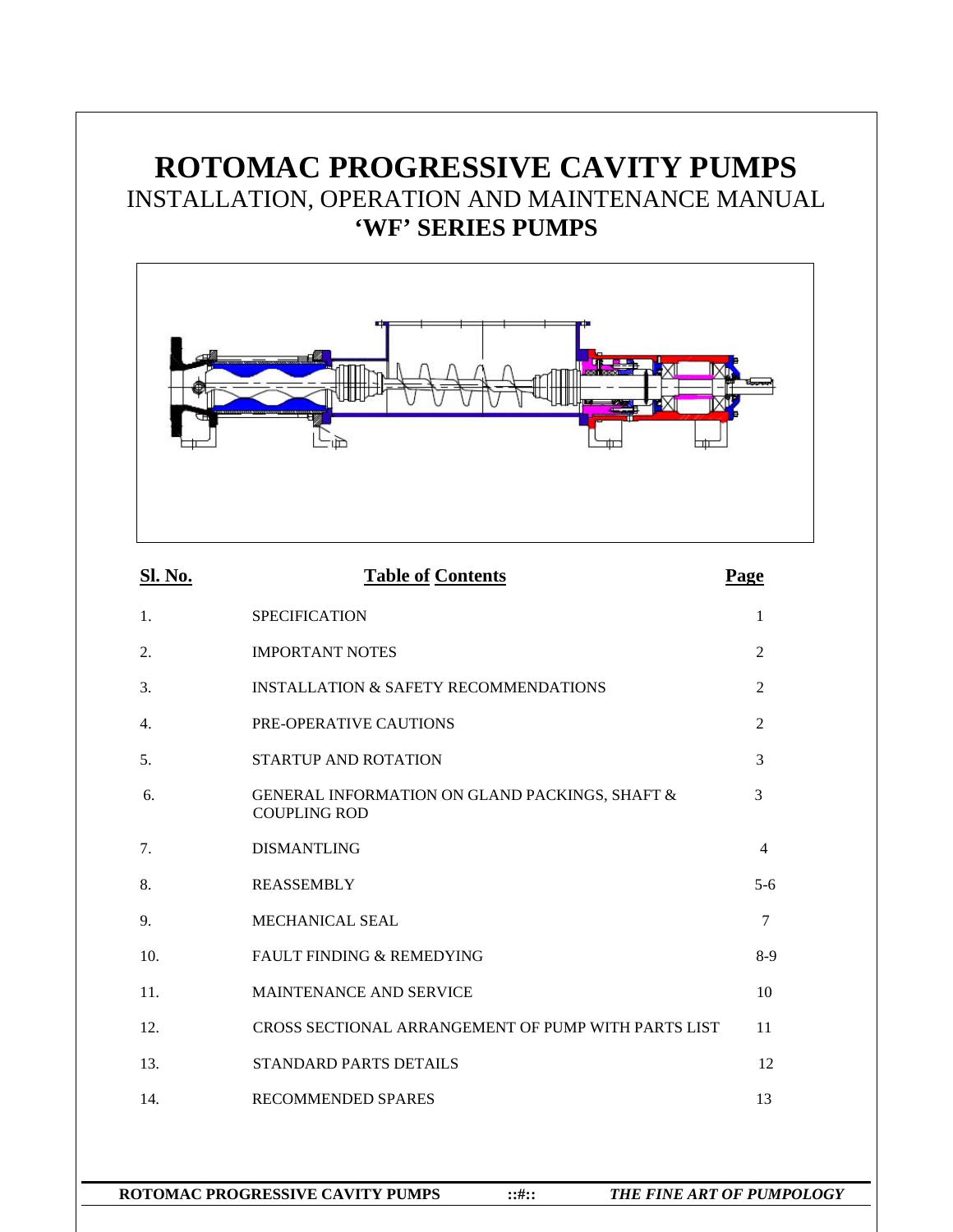# **OPERATION AND MAINTENANCE MANUAL 'WF' SERIES 'ROTOMAC' PUMPS** | Page: 01

### **1**. **SPECIFICATION**

- **8.1 BASICS:** Screw Pumps are a special type of Positive Displacement Pumps in which flow through the Pumping elements is truly axial. The liquid is carried between screw threads on one or more rotors and is displaced axially as the screws rotate  $\&$  mesh. In all other rotary pumps the liquid is forced to travel circumferentially, thus giving the screw pump with its unique axial flow pattern and low internal velocities, a number of advantages in many application where liquid agitation or churning is objectionable. The Single Screw Pump exists only in a limited number of configurations. The rotor thread is eccentric to the axis of rotation and meshes with internal threads of the stator (rotor housing), alternatively the stator is made to wobble along the pump centerline.
- **1.2 THEORY:** In screw pumps, it is the intermeshing of the threads & close fit of the surrounding housing which create one or more sets of moving seals between pump inlet  $\&$  outlet. These sets of seals act as a labyrinth & provide the screw pump with its positive pressure capability. The successive sets of seals form fully enclosed cavities, which move continuously from inlet to outlet. These cavities trap liquid at the inlet & carry it along to the outlet, providing a smooth flow.
- **1.3 DESIGN CONCEPTS:** The pressure gradient in the pump element of all types of screw pumps produces various hydraulic reaction forces. The mechanical and hydraulic techniques employed for absorbing these reaction forces are among the fundamental differences in the type of screw pumps produced by various manufacturers. Another fundamental difference lies in the method of engaging or meshing the rotors and maintaining the running clearances between them.

# **1.4 SCOPE**

- 8.1.1 **'WF'** Series **'ROTOMAC'** Pumps are used for handling viscous / non viscous fluids, and pulped material in suspension. It is an ideal pump for handling Beverages, Beer, Chocolate, Milk, Cream, Ghee, Butter, Diced Vegetables, Fruit Juices/Pulps, Squashes, Medicinal Formulations/Syrups, Tooth Paste, Lotions, Ice Creams, Tomato Pastes, Wines, Edible Oils, Tamarind/ Vegetable Extracts, Malt Extracts, Starch, Yeast, Edible Gelatine, Glucose, Sugar Syrup, etc.
- 8.1.2 These type of **'ROTOMAC'** Pumps are constructed in highly finished AISI-304/316/316L Stainless Steel housing/ wettable and rotating parts. The resilient, torsion free metal bonded Stators are made of Non-Contaminating Polymer depending upon the compatibility of the pumping fluid. The Pump suction & discharge connections are supplied with IDF /SMS connections as per the customers' choice.

### **1.5 DUTY CONDITIONS:**

 **'WF'** Series **'ROTOMAC'** Pumps should be installed only on specific duties for which the have been supplied. In case pumps are required to be used for other applications, manufacturer's prior recommendation should be sought in the interest of safety, plant efficiency and the pump life.

|          | Date       | Name         | Signature | Revision :           |
|----------|------------|--------------|-----------|----------------------|
| Approved | 01.04.2000 | AG<br>$\sim$ |           | Document No.         |
| Released | 06.04.2000 | <b>RPG</b>   |           | .: O&MM: 05<br>RIPL: |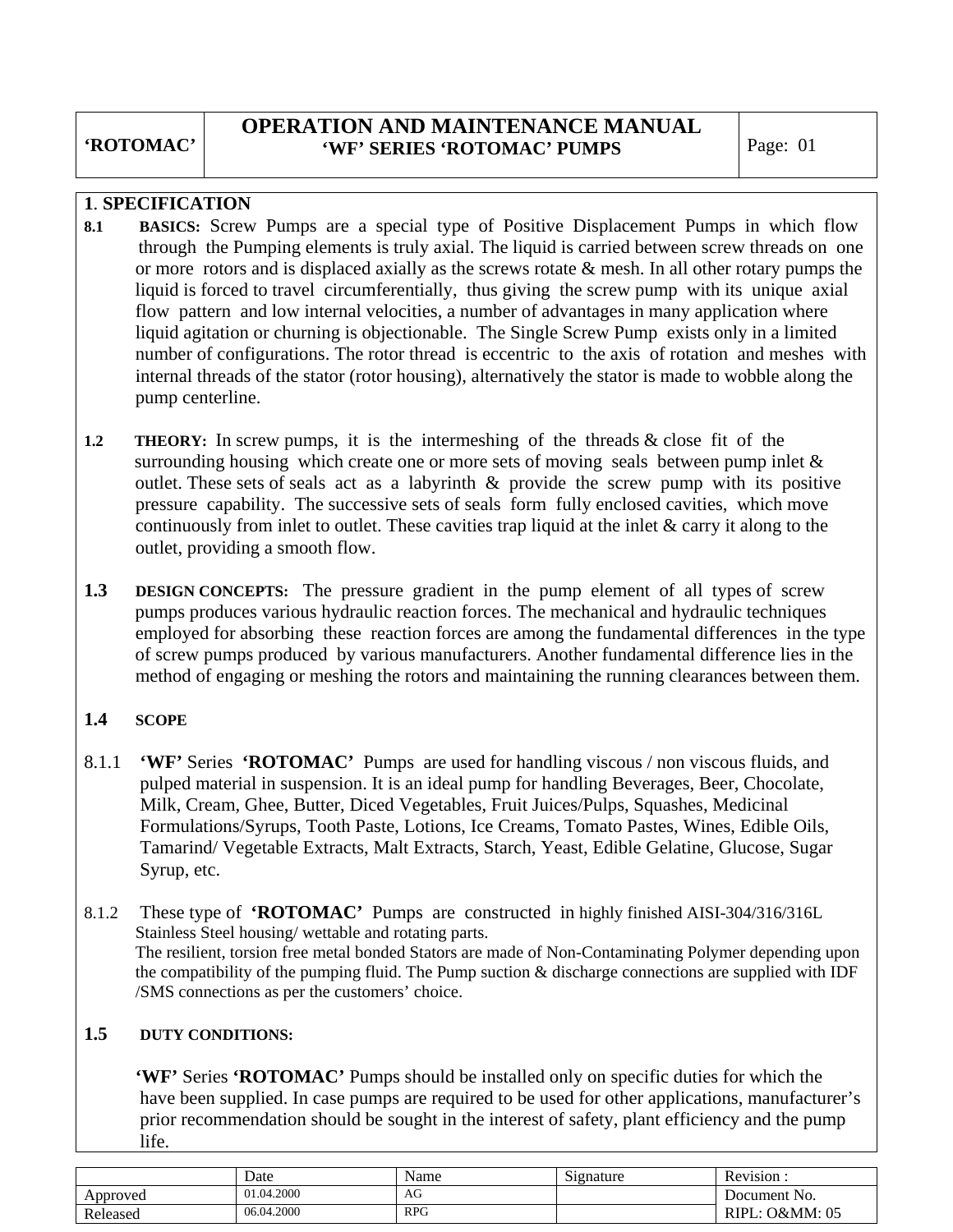### **2 IMPORTANT NOTES**

- 2.1 In order to achieve reliable performance and long service life, the pump must be checked and maintained at regular intervals, strictly according to the instructions.
- 2.2 These instructions should be placed at the disposal of operating and maintenance staff and should be carefully followed.
- 2.3 The manufacturer do not take any responsibility for damage occurring due to non-observance of these operating instructions.
- 2.4 Warning Plates on the pump showing correct direction of rotation, warning against Dry Running, must always be observed and kept completely legible.

### **3 INSTALLATION AND SAFETY RECOMMENDATIONS**

- 3.1 **'WF'** Series **'ROTOMAC'** Pumps must be installed with their base plates mounted on a flat surface, grouted and bolted, thus ensuring firm fixing and reduction in noise and vibration. Sufficient space to be left for removal of the stator during the maintenance work.
- 8.1 All pipe works should be independently supported to avoid any load on the pump.
- 3.3 To eliminate vibration, the pump must be checked for proper alignment with the drive unit before and after the pipe fittings. Maximum permitted misalignment tolerances for a standard installation are – Radial Shift: 1 % of the largest external diameter in the pump assembly and the Angular Misalignment:  $\pm 1^{\circ} 30'$
- 3.4 It is recommended that a vacuum gauge be fitted to the pump suction branch and a pressure gauge fitted to the delivery branch to facilitate continuous monitoring of the pump operating conditions.
- 3.5 When motor is being wired and checked for direction of rotation, it must be decoupled from the pump to prevent dry running. Wiring works of all electrical equipments should be carried out by qualified personnel and complied with the relevant national regulations.
- 8.1 Care must be taken to protect all electrical items from oil and water.
- 8.2 Belt Guard must be securely fixed in position to avoid contact with the running drive belts/ coupling. Pump Safety Devices are to be ensured in place before starting the pump.

#### **4 PRE-OPERATIVE CAUTIONS**

- 8.1 THE 'ROTOMAC' PROGRESSIVE CAVITY PUMPS SHOULD NEVER BE RUN IN A DRY CONDITION, EVEN FOR A FEW REVOLUTIONS AS THIS WILL DAMAGE THE RUBBER STATOR.
- 4.2 AS THE PUMP REQUIRES HIGH STARTING TORQUE, USE OF ONLY DIRECT-ON-LINE STARTER IS RECOMMENDED WITH SQUIRREL CAGE INDUCTION MOTOR.
- 4.3 'ROTOMAC' PROGRESSIVE CAVITY PUMPS SHOULD NEVER BE STARTED AGAINST CLOSED VALVES.

|          | Date       | Name       | Signature | Revision.                     |
|----------|------------|------------|-----------|-------------------------------|
| Approved | 01.04.2000 | AG         |           | Document No.                  |
| Released | 06.04.2000 | <b>RPG</b> |           | <b>O&amp;MM</b> : 05<br>RIPL. |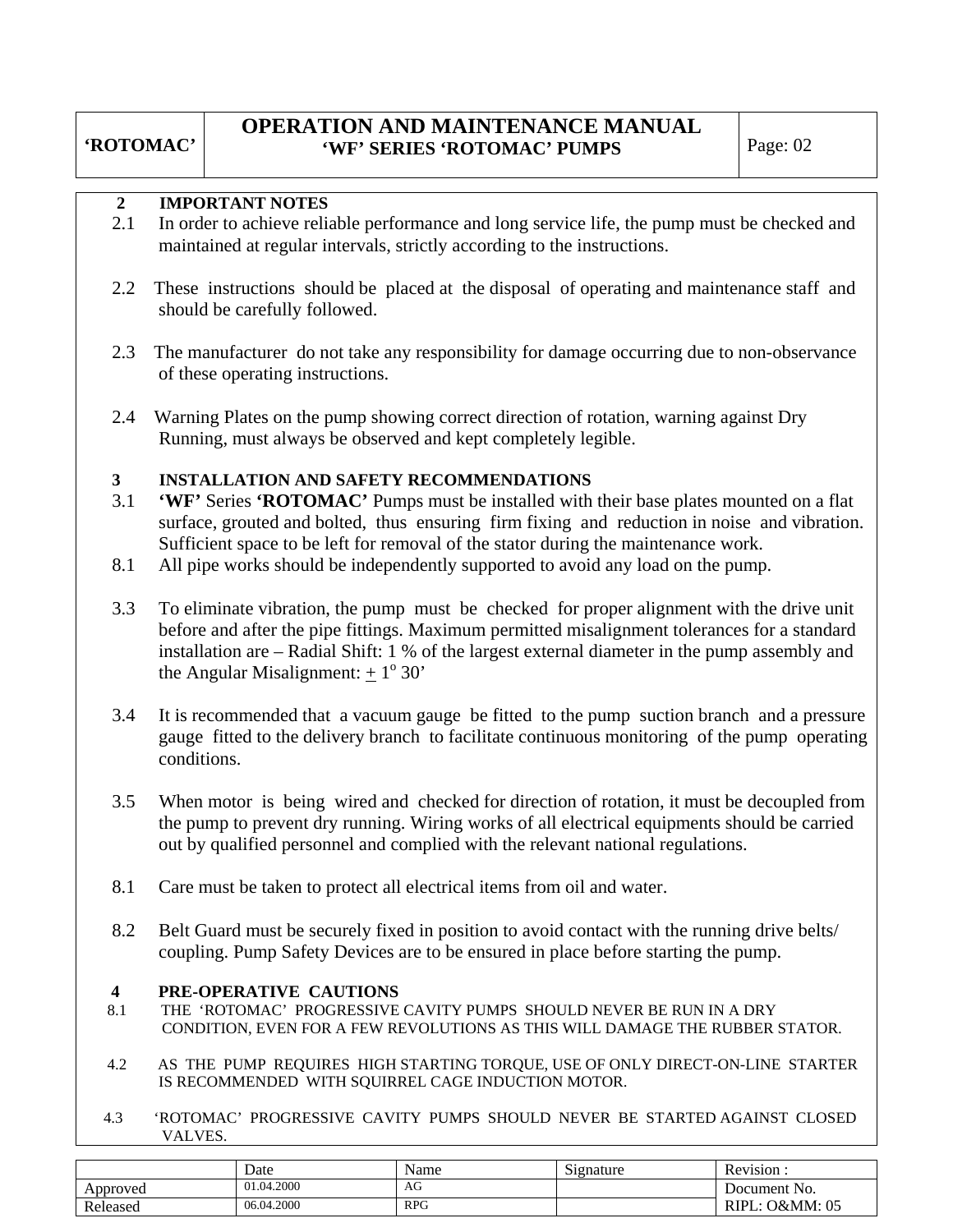# **OPERATION AND MAINTENANCE MANUAL 'WF' SERIES 'ROTOMAC' PUMPS** | Page: 03

### **5. START**-**UP AND ROTATION**

- 8.1 The Bucket (03) must be filled with the relevant pumping media before starting. In case of high viscosity media, fill with a liquid. This initial filling is not for priming purpose; but to provide the necessary lubrication to the rubber stator until the pump primes itself.
- 8.2 When the pump is stopped, sufficient product is trapped in, to provide lubrication for the next starting, but if the pump is lying idle or it has been dismantled for servicing / relocation, the pump must be filled with relevant product and given a few turns by hand before starting.
- 8.3 **'WF' Series 'ROTOMAC'** Pumps are normally arranged for counterclockwise rotation (viewing from the driving end) which results in the flange nearer to the driving end, being the suction. Pumps fitted with direction dependent seals should never be run in the opposite direction of the rotation arrow. In case where necessary, it is advisable to contact the Factory, to run the pump in the reverse direction so as to bring the delivery at the driving end.
- 8.4 Open the valves before starting the pump. Never run the pump against a closed outlet or inlet valve!
- 8.5 If the pump is having Mechanical Seal shaft sealing arrangement, connect the supply lines for the flushing and quenching fluids before the pump is put into operation.

# **6. GENERAL INFORMATION**

### **8.1 STUFFING BOX**/**GLAND PACKING:**

 The packing is provided to arrest the entry of air in the system when the pump is under suction, and leakage of the product when the pump is under pressure. The Gland (07) should be tightened sufficiently with the help of the gland nuts  $(46)$  just to prevent the entry of air / leak when the pump is in operation. A slight drip from the gland (07) when the gland is working under pressure does not harm; but ensures lubrication of the packing. The Gland packing are not to be over tightened.

# **8.2 SHAFT:**

 Shaft is manufactured as on solid piece with yoke head, to carry the Universal Joint, which Ensures a true concentric motion and does not disturb the gland packing/mechanical seal during operation.

# **8.3 AUGER CUM COUPLING ROD:**

Extra long Coupling Rod, connecting shaft to the rotor, minimize the wear and tear of the Universal joints and increase the life of the pumps. The auger facilitates the fluid feed to the pumping elements.

|          | Date       | Name       | $\sim$<br>Signature | Revision:            |
|----------|------------|------------|---------------------|----------------------|
| Approved | 01.04.2000 | AU         |                     | Document No.         |
| Released | 06.04.2000 | <b>RPG</b> |                     | RIPL.<br>L: O&MM: 05 |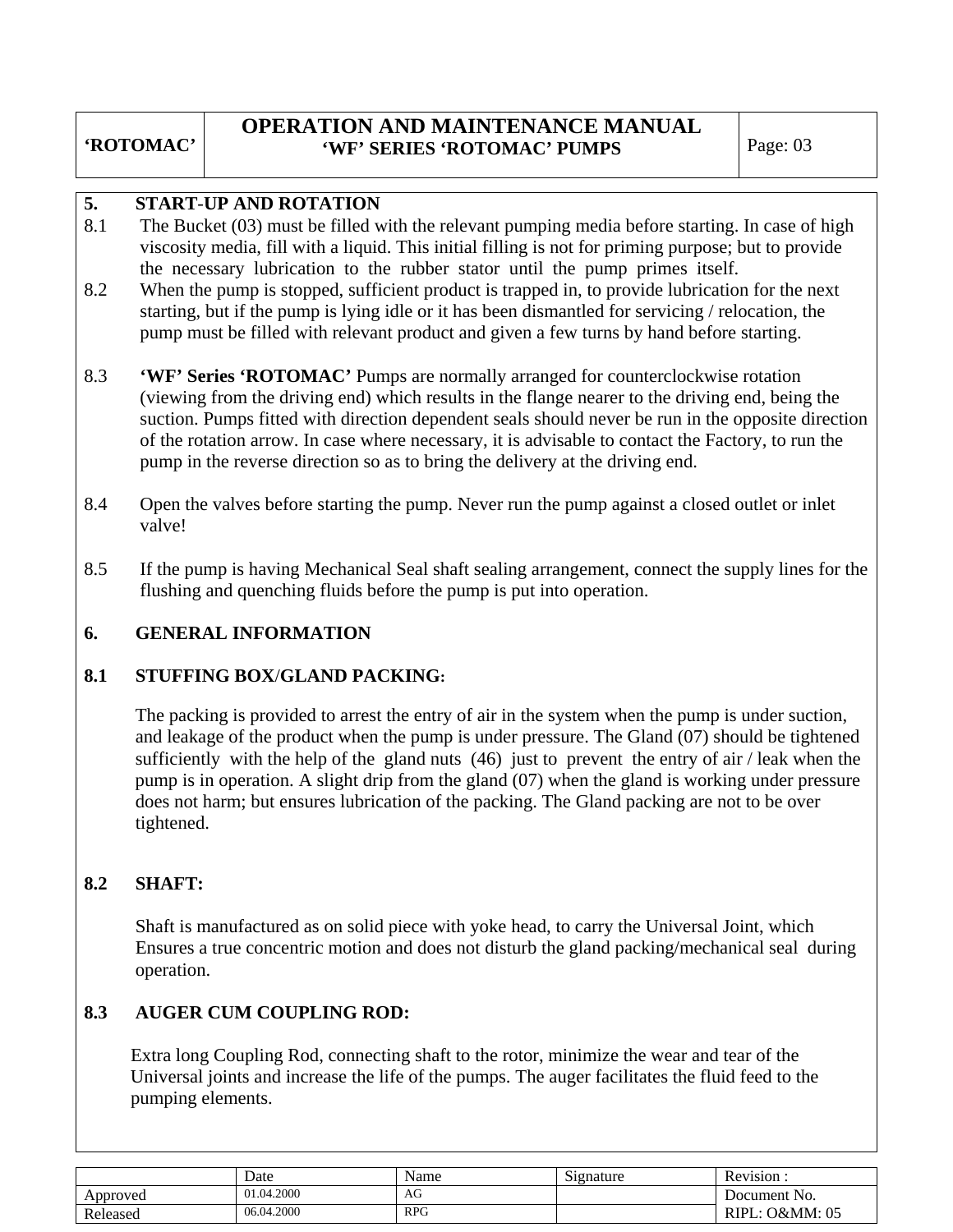# **OPERATION AND MAINTENANCE MANUAL 'WF' SERIES 'ROTOMAC' PUMPS** | Page: 04

### **7. DISMANTLING:**

- 7.1 Unscrew the 4 domed nuts (40) fitted to the tie rods (36) and remove the end cover (04). After loosening the Hex. Nuts (42) unscrew the hex. nuts (42) and loosen the middle support (05). Unscrew the tie rods (36) from the Bucket (03). Withdraw the Middle Support (05).
- 7.2 Hold the pump coupling or the shaft (12) unscrew the Bonded Stator (24). If the stator offers some resistance, pour a little water through the opening to ease out this stiffness.
- 7.3 Unscrew the 4 Domed nuts (37) holding the Bucket (03) to the bearing housing (01) and withdraw the Bucket (03).
- 7.4 **Option WFP/WFM/WFN:** Slip back the Pin Retainer Sleeve (17) and slide them over the Coupling Rod (14) from the rotor end. Knock out the Coupling Rod Pin (15) and withdraw the Rotor (13). Remove the 'O' Rings (28) from the rotor head.

 **Option – WFB:** Slip out the Boot seal retainer (18). Slip back the Pin Retainer Sleeve (17) over the Boot Seal (29) and slide them over the Coupling Rod (14) from the rotor end. Knock out the Coupling Rod Pin (15) and withdraw the Rotor (13). Remove the Boot Seal (29) and the 'O' Rings (28) from the rotor head. Remove the Boot Seal (29), Boot Seal Retainer and the Pin Retainer Sleeve from the Coupling Rod (14)

 **Option – WFS:** Compress the Pin Retainer Spring (58) and knock out the Coupling Rod Pin (15). Withdraw the Rotor (13) and remove the Pin Retainer Spring (58) from the rotor head.

- 7.5 Execute the above procedure at the other end of the coupling rod and withdraw the Coupling Rod (14) from the Shaft (12) head.
- 7.6 Remove the pump coupling/pulley and shaft key (30) if fitted. Unscrew the 4 Hex. Bolts (44) from the Bearing Cover (02) and remove the bearing cover. Open out the Locking Washer (21) and unscrew the Bearing Locknut (20).
- 7.7 Unscrew the Grub Screw (45) holding the Grease Seal Housing (10) and loosen the gland nuts (47).
- 7.8 Place the Bearing Housing (01) along with the Shaft (12) over the hydraulic press and gradually apply pressure on the driving end of the Shaft (12). The Shaft along with the Stuffing Box and Gland (12  $\&$  6) / Mechanical Seal Housing and Seal Clamping Plate (8  $\&$  9), Water Thrower (30), Grease Seal Housing with Grease Seal large (10 & 32), Ball Bearing inner (23) and the Bearing Spacer (19) will come out of the Bearing Housing (01).
- 8.1 Extract the Bearing (23) and the Internal Circlip (22) from the Bearing Housing (01).
- 8.2 Remove the Bearing Spacer (19), Inner Bearing (23), Grease Seal Housing (10), Water Thrower (30), and Stuffing Box/Gland (06 & 07) / Mechanical Seal Housing/Seal Clamping plate (08 & 09) from the Shaft (12).

8.3 Clean all the parts removed and apply necessary anticorrosive treatment

|          | Date                             | Name | $\sim$<br>≀gnature<br>519°، | evision<br>Ke' |
|----------|----------------------------------|------|-----------------------------|----------------|
| Approved | 01.04.2000<br>$0.1.04$ $\degree$ | AU   |                             | Document No.   |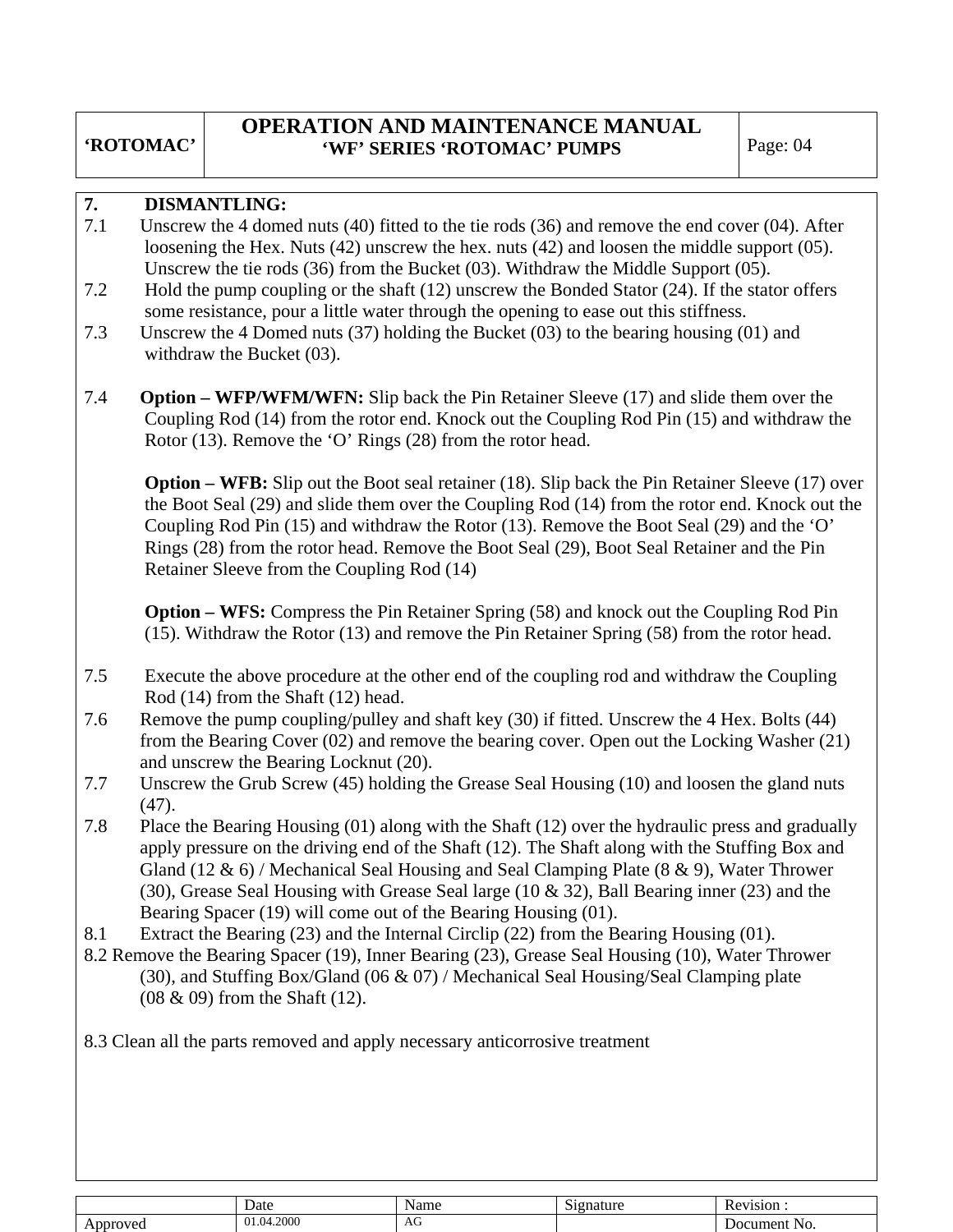### **9 REASSEMBLY:**

- 8.1 Place the Internal Circlip (22) in its groove in the Bearing Housing (01). Insert Ball Bearing (23) and tight it with the Bearing Cover (02) ( not fitted with Grease Seal Small(31) with the help of 4 Hex. head Bolts (44).
- 8.2 Assemble Stuffing Box with Gland (06 & 07) / Mechanical Seal with Housing/Seal Clamping Plate (08 & 09) over the Shaft (12) close to the shaft head.
- 8.3 Insert the Water Thrower (30). Insert Grease Seal Housing (10) with Grease Seal Large (32) fitted. Insert inner Ball Bearing (23) over the Shaft (12) filled with grease and also insert Bearing Spacer (19) on the shaft.
- 8.4 Offer the sub-assembly (8.3) to the sub-assembly (8.1) horizontally so that the shaft extension projects out from the Bearing Cover (02).
- 8.5 Place the sub-assembly (8.4) on hydraulic press resting on the bearing cover (02) and press the Shaft (12) down so that the inner Ball Bearing (23) acquires its position.
- 8.6 Unscrew the 4 Hex. head Bolts (44) and remove the Bearing Cover (02) from the Bearing Housing (01).
- 8.7 Lock the Bearing with Bearing Lock Nut (20) and secure it with Locking Washer (21).
- 8.8 Cover the bearing assembly with Bearing Cover (02) fitted with Grease Seal Small (31) by tightening the 4 Hex. head Bolts (44) to the Beaing Housing (01).
- 8.9 Place the Grease Seal Housing (10) in its position and lock it with the Grub Screw (45).
- 8.10 In 'WFP and WFB' Models, care should be taken while replacing the coupling rod bushes. The elongated holes in the bushes must face each other and fall-in line with the length of the coupling rod. The right method of fitting / pressing the coupling rod bushes in the coupling rod is shown as below:

|          | Date       | Name       | $\sim$<br>Signature | . .<br><b>D</b><br>Revision |
|----------|------------|------------|---------------------|-----------------------------|
| Approved | 01.04.2000 | AG         |                     | Document No.                |
| Released | 06.04.2000 | <b>RPG</b> |                     | O&MM: 05<br>RIPL.           |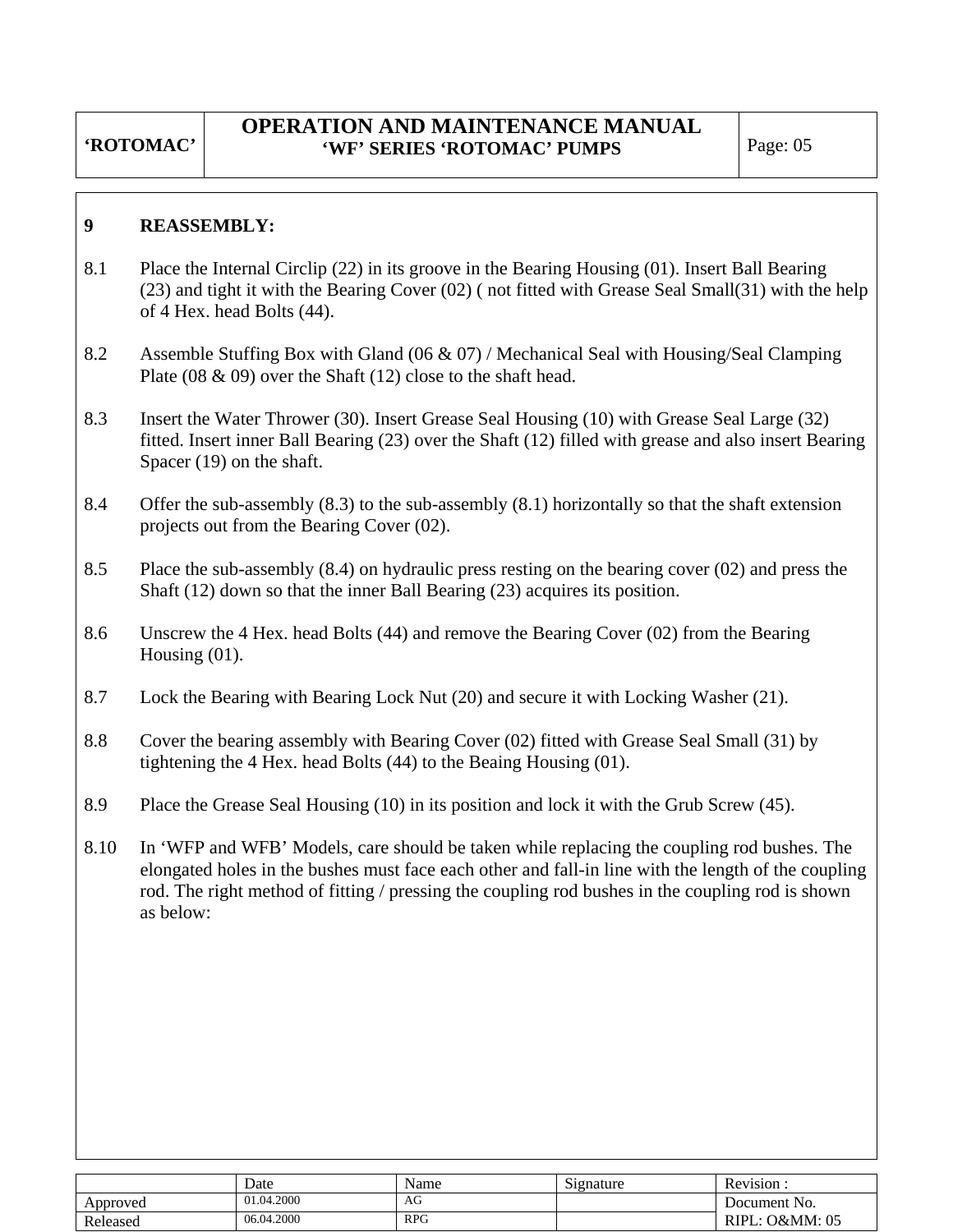# **OPERATION AND MAINTENANCE MANUAL 'WF' SERIES 'ROTOMAC' PUMPS** Page: 06

- 8.11 Connect the Coupling Rod (14) to the Shaft (12) head and to the Rotor head adopting the same procedure in reverse described in 7.4 and 7.5. **In option WFB**, before placing the boot seal in its position on the rotor/shaft head, the same is to be filled with a suitable non-contaminating synthetic lubricating oil/grease.
- 8.12 Offer the Bucket (03) to the Bearing Housing (01) with 'O' Ring (25) in its position and secure the Bucket fitted with the Studs (37) by the Domed Nuts and Spring Washers (38 & 39).
- 8.13 Wet the Bonded Stator (24) and thread it over the Rotor (13). Home the Bonded Stator in position in the Bucket (03).
- 8.1 Screw the 4 Tie Rods (36) in the Bucket (03). Fit the Middle Support (05) and tighten it with Hex.nuts/Sp. Washers  $(42 \& 43)$ .
- 8.2 Insert the End Cover (04) with End Support (57) over the Tie Rod end (36) and secure them with the Domed Nuts/Sp. Washers (40/41)
- 8.3 Place the Shaft Key (35) in its groove on the Shaft Extension (12) and mount the pulley / coupling.
- 8.17 Recheck that all the fasteners are fully tightened and completeness of the parts as per cross sectional drawing of 'WF' Series of 'ROTOMAC' Progressive Cavity Pumps.
- 8.18 In cases of Four Stage pumps, Stator Support Rings (11) are provided one each with 'O' Ring (26) at the Bucket (03) face and the End Cover (04) to support the Bonded Stator (24)and seal the assembly.

|               | Date                   | Name                           | $\sim$<br>Signature | <b>Revision</b>  |
|---------------|------------------------|--------------------------------|---------------------|------------------|
| Approved      | 01.04.2000             | $\overline{\phantom{a}}$<br>AG |                     | NO.<br>Document. |
| $\sim$ $\sim$ | 0< 0 <sub>1</sub> 2000 | P <sub>D</sub>                 |                     | $P_{\text{L}}$   |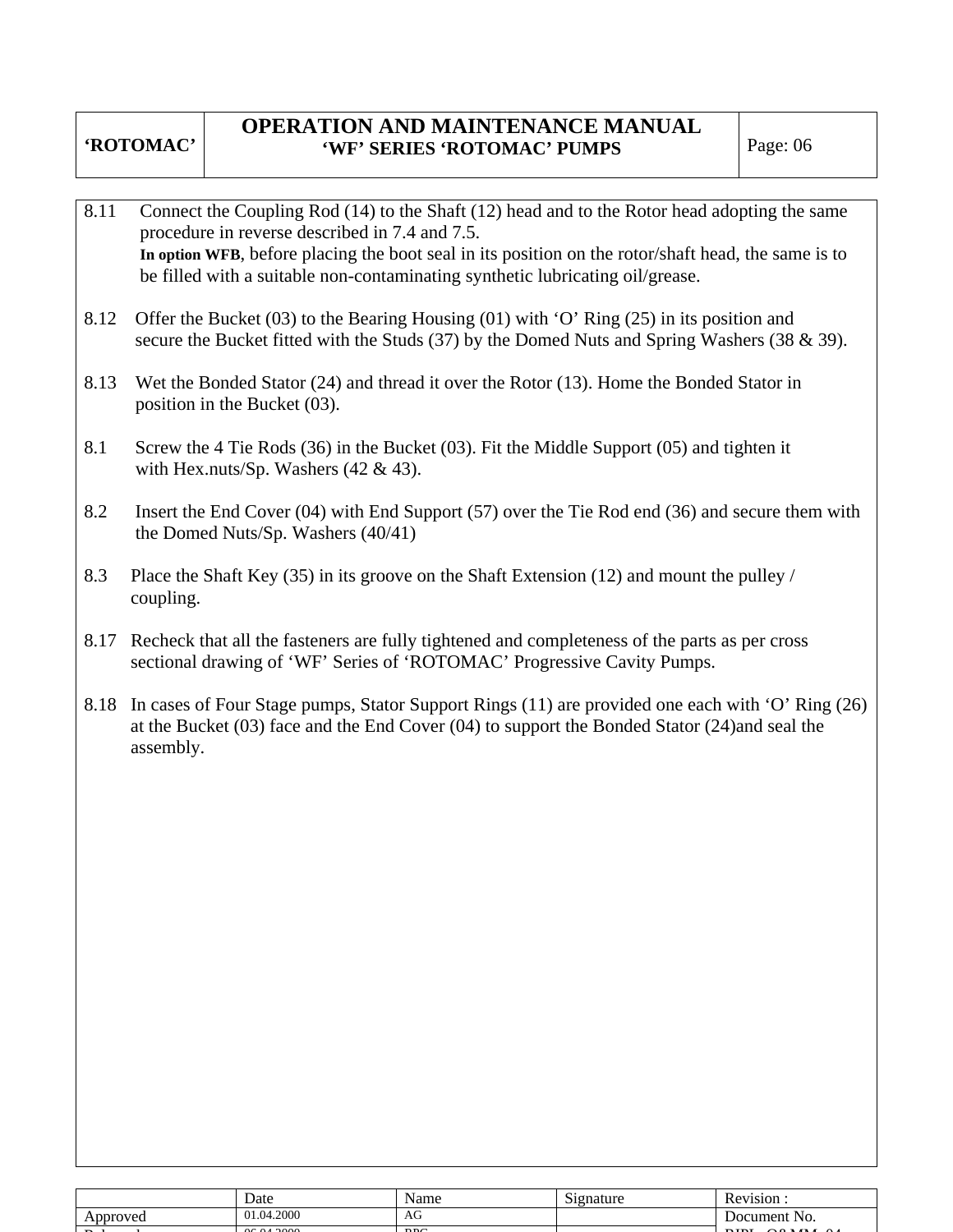# **9. MECHANICAL SEAL (OPTIONAL)**

- 8.1 Mechanical Seal (34) is fitted over the shaft (12) encased in the Mech. Seal Housing (08) and the static seal ring ( lapped face facing forward ) in the recess of the seal clamping plate(09).
- 9.2 Mechanical seal gives a perfect leak-proof joint. The seals are pre-loaded and assembled to give maximum efficiency. Care should be taken not to drop or scratch the lapped faces as this will render them incapable of forming a perfect seal.
- 9.3 Single Mechanical Seals work without additional equipments except for operating them with a rinsing or cooling system as required for the pumping medium.
- 9.4 **RINSING:** In case of rinsing as per API 610, Appendix D, Plan 32, where the media is having solids a clear rinse is fed in near the area of sliding surface which keeps the medium away from the seals. The pressure of the rinse is greater than that of the medium and sufficient in quantity.
- 9.5 **QUENCHING:** In case of quenching as per API 610, Appendix D, Plan 62, Quenching is commonly used in sealing engineering that applies a non pressurized external fluid to the atmospheric side of a mechanical seal. The quenching is applied when a single mechanical seal will not work or only to a limited extent without auxiliary measures.
- 9.6 **FITTING & REMOVAL OF MECHANICAL SEALS:** Remove the bolts holding the seal clamping plate to the mechanical seal housing. Withdraw the seal housing and unscrew the grub screw holding the Mechanical Seal to the shaft. Slide out the seal clamping plate and carefully push out the seal face.
- 9.7 Assembling of the seal is reversal of the above said procedure. Care is to be exercised for cleanliness and avoiding of foreign bodies in between the seal faces sliding surfaces. While assembling the seal on the shaft, apply some glycerine to the shaft and the seal housing area of the gaskets.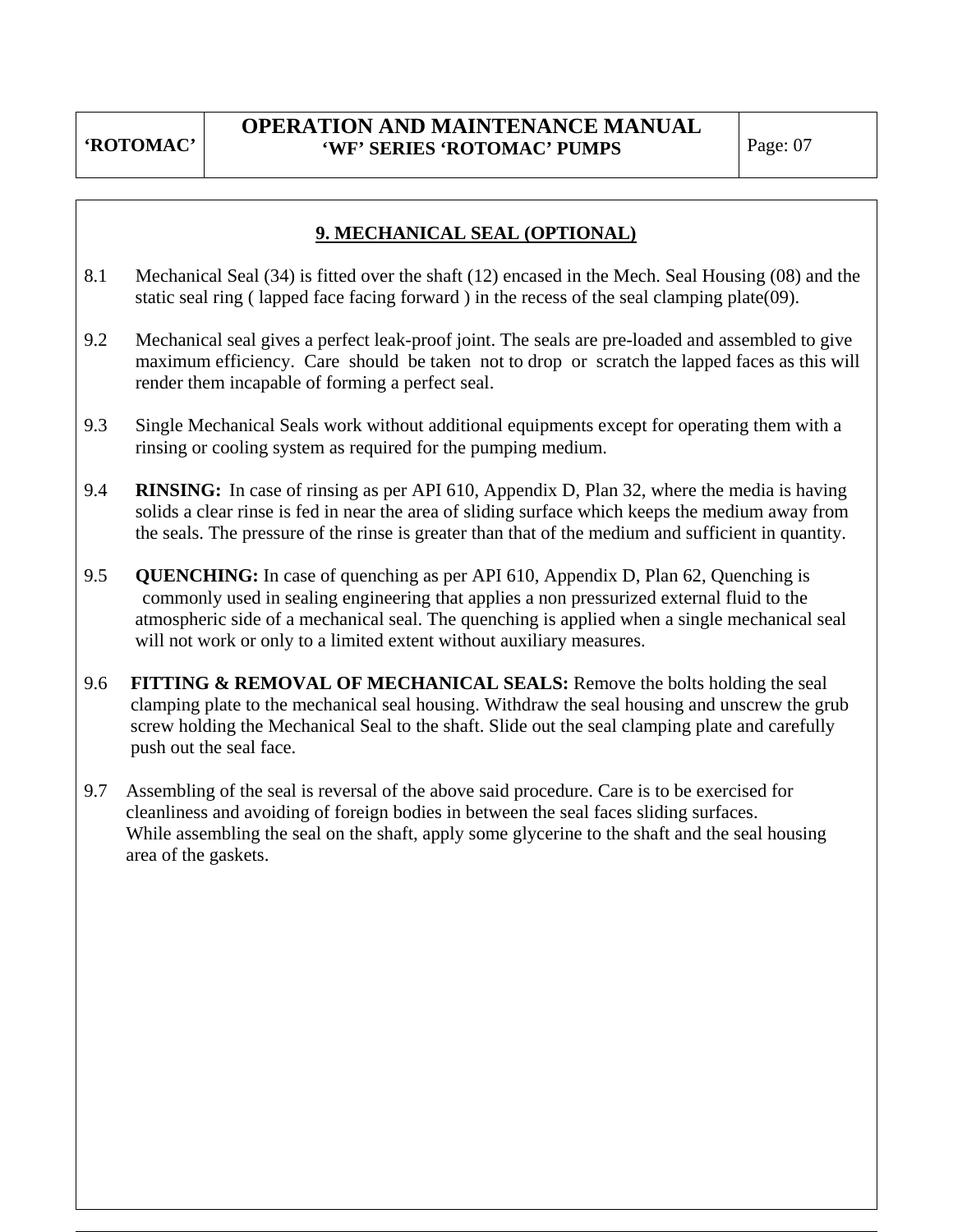# **11. MAINTENANCE AND SERVICE**

Due to a simple assembly design of the Progressive Cavity Pumps, they need a little attention and replacements but as per the Maintenance & Service practice, the following are attended at regular intervals:

**Cleaning:** The pump should be regularly rinsed or cleaned where sedimentation deposits of medium is likely.

**Temporary** If the pump is stopped temporarily for some time, the pump should be rinsed /cleaned if **the Shutdown:** medium tends to solidify/ harden and glue up the Mechanical Seal.

**Stator:** When stopped for a long period, the elastomer along the contact line between the rotor and stator may become permanently distorted and this will increase the breakaway torque. It is advised to remove the stator from the pump and the same is stored in air tight package in a cool/dry place away from light.

> This case applies to Standby Pumps as well and they are to be operated from time to time otherwise the pump may seize when being started up.

- **Rotor:** When stored for a long period, support on wooden blocks and cover to protect from damage.
- **Drive Belts** Check the drive belts tension. If need be, adjust to proper tension. Excessively worn out & **Coupling:** belts are to be replaced by matched sets. Check the rubber bushes and coupling bolts for wear & tear and replace if necessary.
- **Bearings:** The Shaft of the pump is mounted on heavy duty taper roller bearings which are lubricated for life in the factory. Should the bearings have to be removed, the old grease should be washed out and re-greased.

### **Lubricating Grease:**

| <b>Operating Temperature Range ° C</b> | <b>Grease (Example)</b> |
|----------------------------------------|-------------------------|
| Minus 30 to $+120$                     | "Shell" Alvania G3      |
| Minus 30 to $+180$                     | "Kluber" Petamo GHY 443 |
| Minus 35 to $+260$                     | "Kluber" Barrieta L55/3 |

|          | Date       | Name         | $\sim\cdot$<br>Signature | <b>D</b><br>Revision   |
|----------|------------|--------------|--------------------------|------------------------|
| Approved | 01.04.2000 | AG<br>$\sim$ |                          | Document No.           |
| Released | 06.04.2000 | <b>RPG</b>   |                          | : O&MM: 05<br>$RIPL$ : |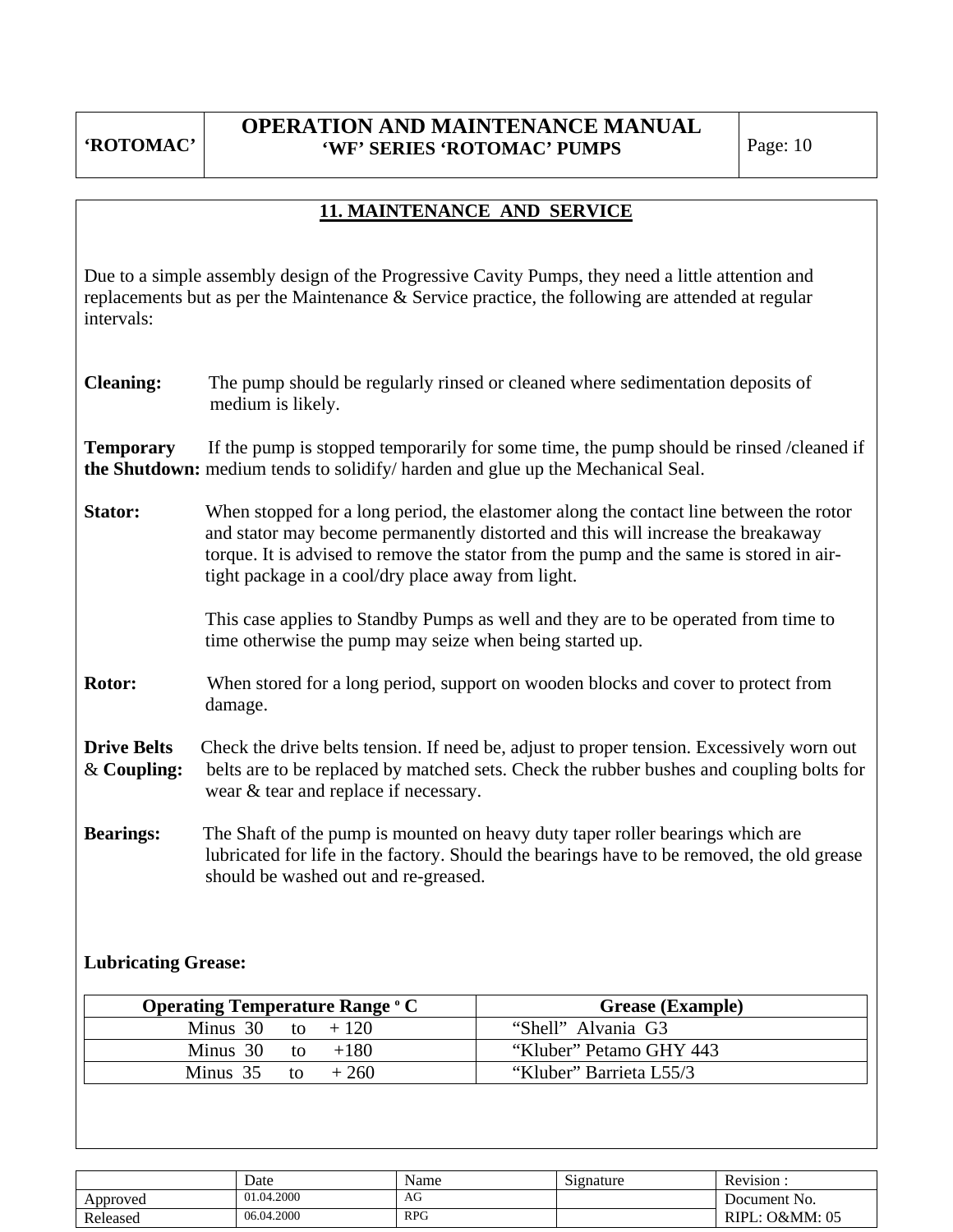### **USE ONLY GENUINE "ROTOMAC" SPARE PARTS FOR REPLACEMENTS**

# **RECOMMENDED STOCK OF WEAR PARTS FOR 2 YEARS TROUBLE FREE OPERATION**

(Under Normal Operating Conditions)

| Part No.   | <b>Description of Spare Parts</b> | $No.$ off $/$<br><b>Pump</b><br>Large set | No. off $/$<br>Pump<br><b>Small set</b> |
|------------|-----------------------------------|-------------------------------------------|-----------------------------------------|
| 24         | <b>Bonded Stator</b>              |                                           |                                         |
| 13         | Rotor                             |                                           |                                         |
| 14         | Auger cum Coupling Rod            |                                           |                                         |
| 15         | Coupling Rod Pin                  |                                           |                                         |
| 16         | <b>Coupling Rod Bush</b>          |                                           |                                         |
| 34         | Mechanical Seal (If applicable)   |                                           |                                         |
| 33         | <b>Gland Packing Set</b>          | ◠                                         |                                         |
| 25,26 & 28 | 'O' Ring set                      |                                           |                                         |

#### **When sending enquiries for spares, please mention the following clearly:**

| Pump Sl. No. | Pump Type                         | Code     |
|--------------|-----------------------------------|----------|
| Part No.     | <b>Description of Spare Parts</b> | Quantity |

Material of Construction (as per Bill of Material)

#### **Address to:**

ROTOMAC INDUSTRIES PVT. LTD. D-4A, PANKI INDUSTRIAL AREA, SITE-1, KANPUR – 208 022 (U.P) INDIA Tel: 2691704, 2691705 Fax: +91 (0512) 2691706 E-mail: rotomac@vsnl.net contact@rotomac.org Website: www.rotomacpump.com

|                | Date                   | Name | $\sim$<br>Signature | Revision:     |
|----------------|------------------------|------|---------------------|---------------|
| Approved       | 01.04.2000             | AG   |                     | Document No.  |
| $\mathbf{D}$ 1 | $0 \leq \theta_1$ 2000 | DDC  |                     | DIDL OQMAL QL |
|                |                        |      |                     |               |